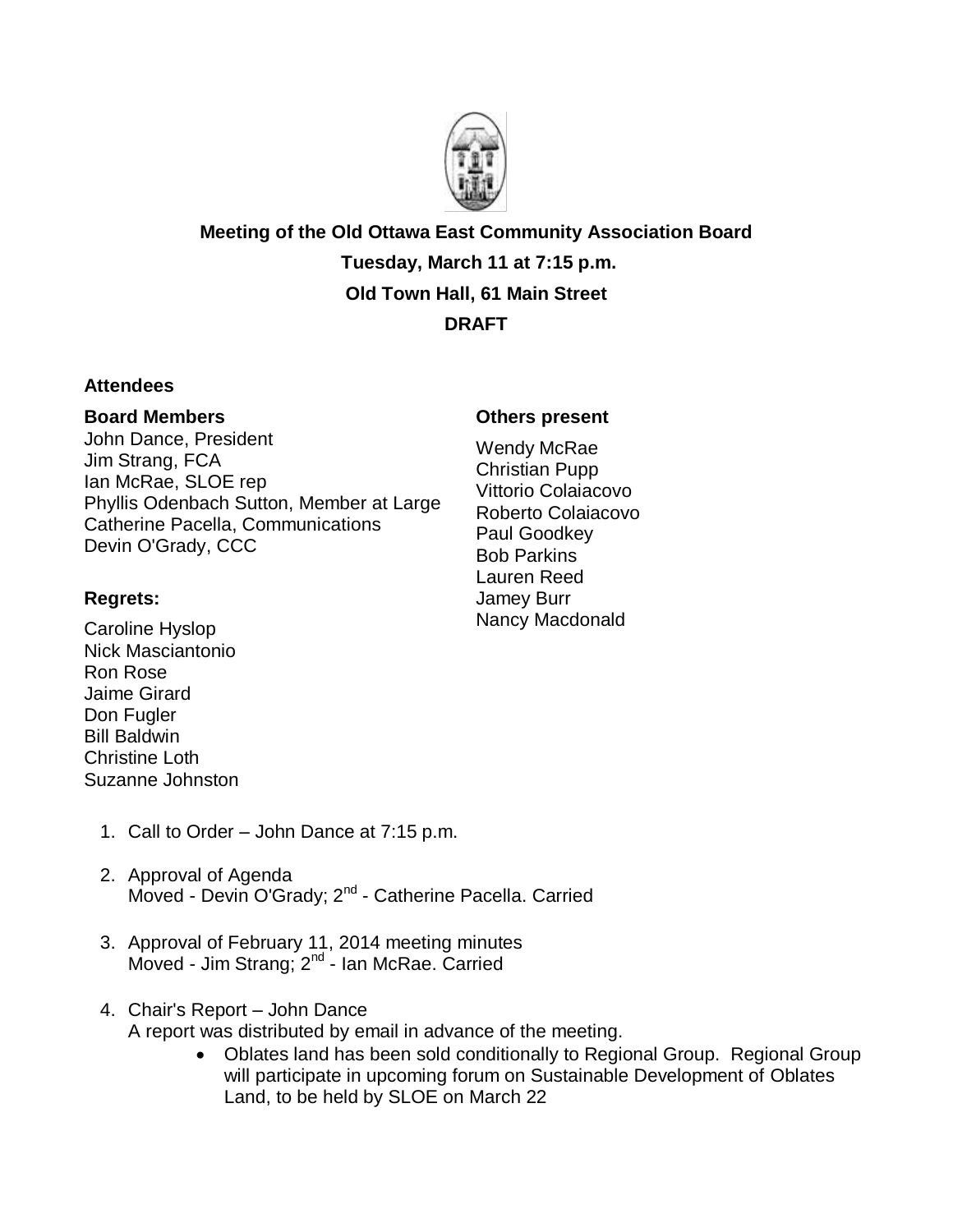- Lansdowne traffic: OECA will be a continuing member of the Lansdowne Transportation Monitoring Operations Committee
- All-candidates meeting: need a volunteer from OOECA to help organize this event in conjunction with the other community associations in the ward
- Hospital link-Alta Vista Transit Corridor: open house March 26
- Undergrounding of wires on Main St: city continues to not support undergrounding; OECA working on getting a better cost estimate
- Main Event BBQ: need a volunteer to organize the OOECA portion
- 5. Treasurer's Report Don Fugler No report - Don absent
- 6. Councillor's Report David Chernushenko
	- Undergrounding of wires on Main St.: Councillor explained that he will not be pursuing this issue further
	- Hawthorne contra-flow bike lane: City staff working on design
	- Oblate lands: Councillor will be meeting with Regional Group on March 12 to hear more about their plans
	- Soil analysis of site adjacent to Old Town Hall is proceeding
	- Hospital Link/AVTC: display boards for March 26 open house are up on Councillor Hume's website .
	- Trees at Springhurst killed by Emerald Ash Borer will be removed in late April

Discussion and questions addressed: Undergrounding of the wires on Main St; the nature of construction near dock at end of Clegg (answer: sewer work); 141 Main St. development - concerns about connectivity to the rest of the neighbourhood and the river; concerns about potential impact of Lees construction for school buses

- 7. Committee Reports
- 7.1 Planning Paul Goodkey
	- current work is focussed on "Infill 1" bylaw consultations
	- OOECA supports the upcoming zoning bylaw amendment for residential conversions.
	- Paul updated on various development proposals
- 7.2 SLOE Ian McRae

A report was distributed by email in advance of the meeting.

- Deep Green Project on Sustainable Development of Oblates' Land Forum to be held March 22 at Carleton U; board members encouraged to attend
- Expansion of OE Community Garden has been approved by St. Paul
- Lees Community Garden looking at new ways to access water
- Children's Garden looking for new volunteers for advisory board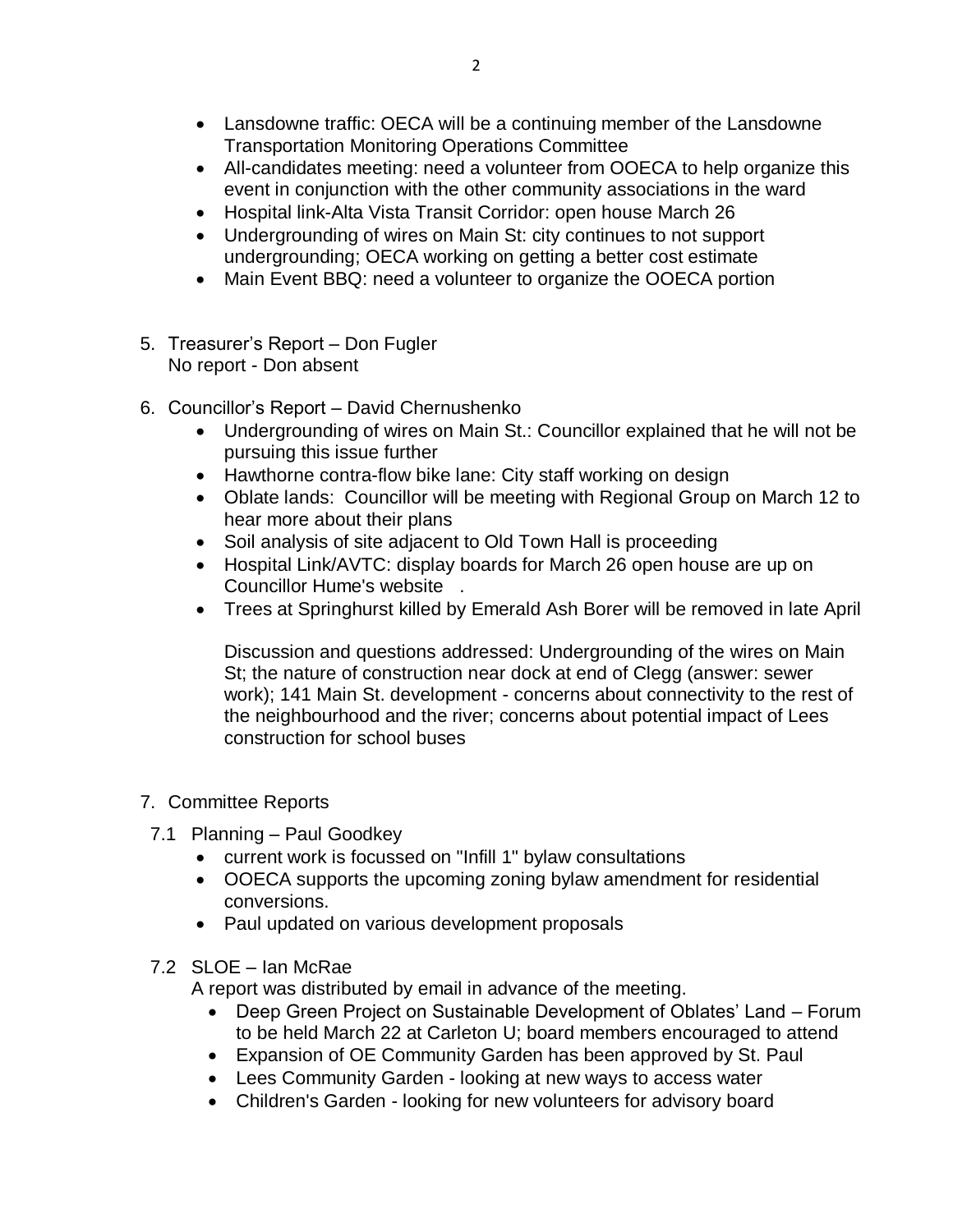- New board named for Farmers Market
- 7.3 Transportation Ron Rose No report – Ron absent
- 7.4 City Centre Coalition Devin O'Grady No report – CCC has not met since last OOECA meeting
- 7.5 Federation of Citizens' Associations Jim Strang A report was distributed by email in advance of the meeting. Items discussed at the February FCA meeting included:
	- Civic Election Campaign: FCA requests that member Associations prepare and submit questions that could be asked to candidates at "all candidates meetings" held prior to the election. A compiled list of these questions will be distributed by the FCA to member Associations for their use. Please forward any proposed questions to Jim
	- Student Housing: The City has requested input in the form of proposals which would assist in formulating policy with regard to such housing. The FCA welcomes member Association input.
	- Infill: Discussions have taken place between Community Associations, the FCA, home builders, developers and City staff in order to propose revisions to the current Infill By-Law. Members of the OOECA Planning Committee have been involved. This by-law is scheduled to come before the Planning Committee 25 March and to City Council the following day.
	- Suburban Large Lot Developments: Due to the inefficient utilization of infrastructure resulting from this type of residential development the FCA moved to register its position as being against large lot developments
- 7.6 Communications Catherine Pacella Nothing to report
- 7.7 Community Safety Jaime Girard No report – Jaime absent
- 7.8 Membership Suzanne Johnston Nothing to report – Suzanne absent
- 8. Community Activities Group John Dance for Nick Masciantonio
	- CAG Programming Registration has started.
	- CAG had a successful Valentine's Day Family Skate and Chili Cook-off. Thanks to donors, volunteers and rink prep team.
- 9. Forum on Sustainable Development of Oblates Property Ian McRae and John Dance
	- See notes above in Chair's and SLOE reports